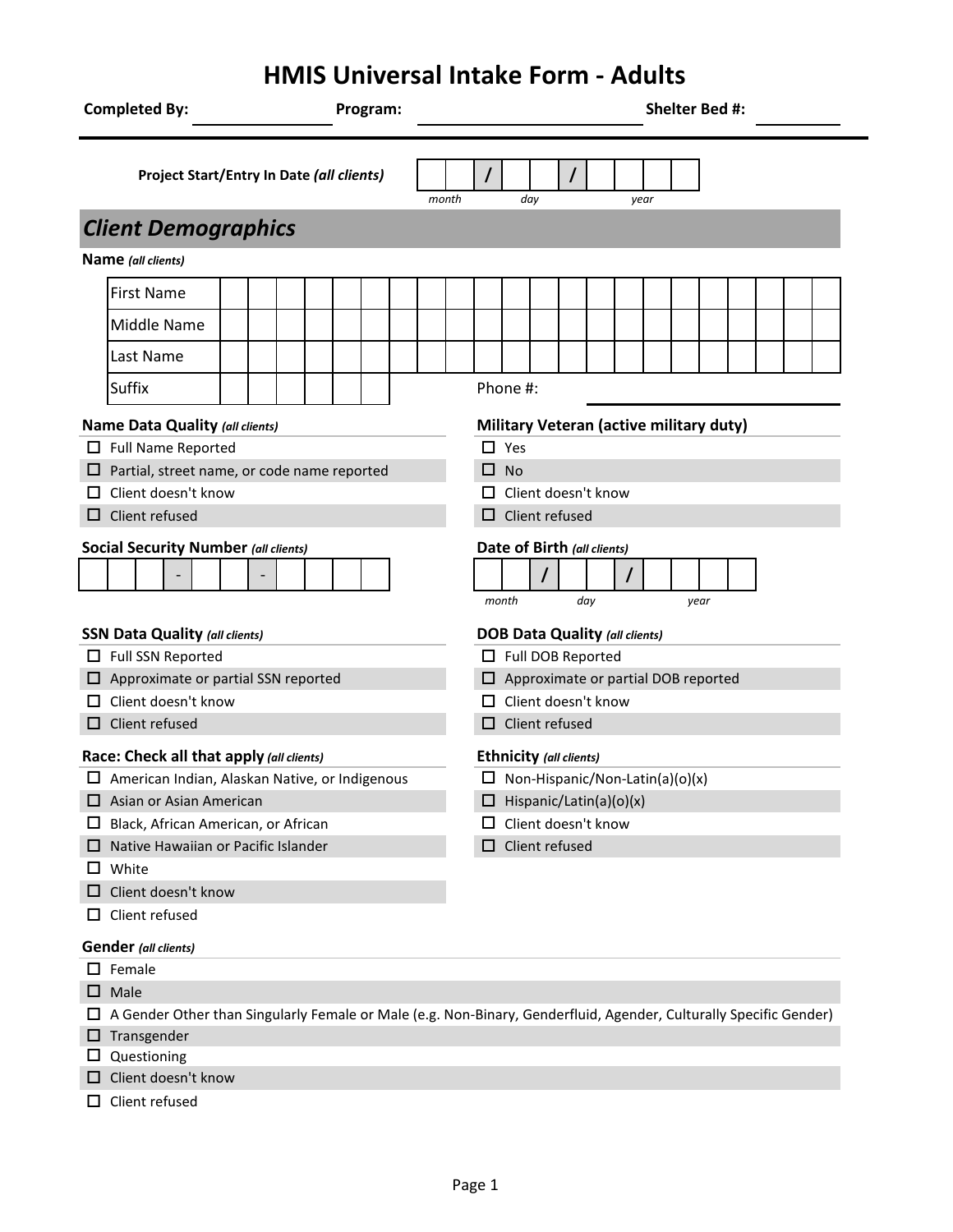|   | <b>TRANSCRIPTS III</b> OHIIIUUU                                                                     |        |                                                                                    |
|---|-----------------------------------------------------------------------------------------------------|--------|------------------------------------------------------------------------------------|
|   | <b>Relationship to Head of Household</b>                                                            |        |                                                                                    |
|   | $\Box$ Self (Head of Household)                                                                     |        |                                                                                    |
|   | $\Box$ Head of household's child                                                                    | П      | Head of household's other relation member (other<br>relation to head of household) |
| ப | Head of household's spouse or partner                                                               |        | Other: non-relation member                                                         |
|   | <b>Client Location (CoC Code):</b><br><b>OH-503</b>                                                 |        |                                                                                    |
|   | <b>Homeless Information-Type of Living Situation</b>                                                |        |                                                                                    |
|   | Residence Prior to Project Entry (HoH & adults)                                                     |        |                                                                                    |
|   | <b>Homeless Situation:</b>                                                                          |        |                                                                                    |
|   | Place not meant for habitation                                                                      |        | <b>Emergency Shelter</b>                                                           |
|   | $\Box$ Safe Haven                                                                                   |        |                                                                                    |
|   | <b>Institutional Situation:</b>                                                                     |        |                                                                                    |
|   | Foster care home or foster care group home                                                          | O      | Hospital or other residential non-psychiatric medical<br>facility                  |
| □ | Jail, prison, or juvenile detention facility                                                        |        | Long-term care facility or nursing home                                            |
|   | Psychiatric hospital or other psychiatric facility                                                  |        | Substance abuse treatment facility or detox center                                 |
|   | <b>Transitional and Permanent Housing Situation:</b>                                                |        |                                                                                    |
| □ | Hotel or motel paid for without emergency shelter<br>voucher                                        | ப      | Owned by client, no ongoing housing subsidy                                        |
| ப | Owned by client, with ongoing housing subsidy                                                       |        | PH (other than RRH) for formerly homeless persons                                  |
| ப | Rental by client, no ongoing housing subsidy                                                        |        | Rental by client, with VASH subsidy                                                |
| ⊔ | Rental by client, with GPD TIP subsidy                                                              | □      | Rental by client, with other ongoing housing subsidy<br>(including RRH)            |
| □ | Residential project or halfway house with no homeless<br>criteria                                   | $\Box$ | Staying or living in a family member's room,<br>apartment, or house                |
|   | Staying or living in a friend's room, apartment, or house                                           |        | $\Box$ Transitional Housing for homeless persons                                   |
| □ | Client Doesn't Know                                                                                 |        | $\Box$ Client refused                                                              |
|   | If residence prior to program entry is an institution, please provide name of institution/facility: |        |                                                                                    |
|   |                                                                                                     |        |                                                                                    |
|   | <b>Length of Stay in Previous Place</b>                                                             |        |                                                                                    |
|   | $\Box$ One night or less (HUD)                                                                      | ப      | One year or longer (HUD)                                                           |
|   | $\Box$ Two to six nights (HUD)                                                                      |        | Client doesn't know (HUD)                                                          |
|   | One week or more but less than one month (HUD)                                                      |        | Client refused (HUD)                                                               |
| ப | One month or more, but less than 90 days (HUD)                                                      |        |                                                                                    |
| ப | 90 days or more but less than one year (HUD)                                                        |        |                                                                                    |
|   | <b>Approximate Date Homelessness Started:</b>                                                       |        |                                                                                    |
|   | Regardless of where they stayed last night- Number of Times                                         |        | Total number of months homeless on the street,                                     |
|   | the Client has been Homeless on the streets*, in ES, or SH in                                       |        | in ES, or SH in the past three yearst                                              |

**the Client has been Homeless on the streets\*, in ES, or SH in the Past Three years including today** *(HoH & Adults)*

| the Past Three years including today ( <i>HoH</i> & Addits) |                            |                                                |  |  |  |
|-------------------------------------------------------------|----------------------------|------------------------------------------------|--|--|--|
| $\Box$ Never in the past 3 years                            |                            | $\Box$ One month (this time is the first time) |  |  |  |
| $\Box$ One time (homeless only this time)                   |                            | $\Box$ If 2-12, Specify #:                     |  |  |  |
| $\Box$ Two times                                            | $\Box$ Client doesn't know | $\Box$ More than 12 months                     |  |  |  |
| $\Box$ Three times                                          | $\Box$ Client refused      | $\Box$ Client doesn't know                     |  |  |  |
| $\Box$ Four or more times                                   | Data not collected         | $\Box$ Client refused                          |  |  |  |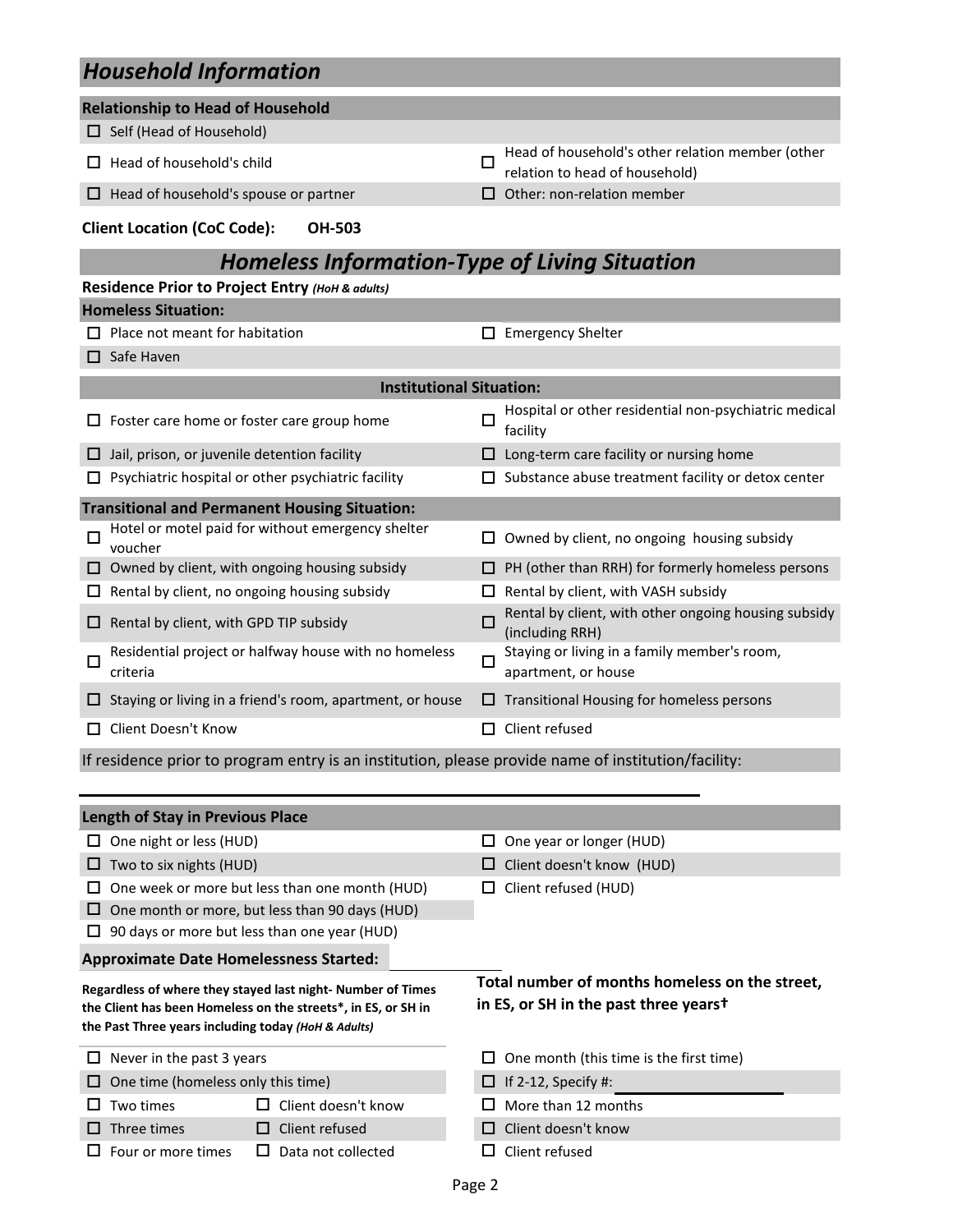|                                                      | <b>Disabling Conditions (all clients)</b>           |  |  |  |  |  |
|------------------------------------------------------|-----------------------------------------------------|--|--|--|--|--|
| Does the client have a disabiling condition?         |                                                     |  |  |  |  |  |
| $\Box$ Yes<br>No<br>П.<br>0.                         | Client doesn't know<br>Client refused<br>0          |  |  |  |  |  |
|                                                      |                                                     |  |  |  |  |  |
| <b>Physical</b>                                      | Long term?                                          |  |  |  |  |  |
| $\square$ No<br>$\Box$ Yes                           | $\Box$ No<br>$\Box$ Yes                             |  |  |  |  |  |
| Client doesn't know                                  | $\Box$ Client doesn't know                          |  |  |  |  |  |
| $\Box$ Client refused                                | $\Box$ Client refused                               |  |  |  |  |  |
|                                                      |                                                     |  |  |  |  |  |
| <b>Developmental</b><br>$\square$ Yes<br>0.<br>No    |                                                     |  |  |  |  |  |
| Client doesn't know                                  |                                                     |  |  |  |  |  |
| Client refused<br>□                                  |                                                     |  |  |  |  |  |
|                                                      |                                                     |  |  |  |  |  |
| <b>Chronic Health</b>                                | Long term?                                          |  |  |  |  |  |
| $\Box$ Yes<br>No<br>□.                               | $\Box$ No<br>$\Box$ Yes                             |  |  |  |  |  |
| Client doesn't know<br>口                             | $\Box$ Client doesn't know                          |  |  |  |  |  |
| $\Box$ Client refused                                | $\Box$ Client refused                               |  |  |  |  |  |
| <b>HIV</b>                                           |                                                     |  |  |  |  |  |
|                                                      |                                                     |  |  |  |  |  |
| $\Box$ Yes<br><b>No</b><br>□<br>Client doesn't know  |                                                     |  |  |  |  |  |
| ப<br>$\Box$ Client refused                           |                                                     |  |  |  |  |  |
|                                                      |                                                     |  |  |  |  |  |
|                                                      |                                                     |  |  |  |  |  |
|                                                      |                                                     |  |  |  |  |  |
| <b>Mental Health</b><br>$\Box$ Yes<br><b>No</b><br>□ | Long term?<br>$\square$ No<br>$\Box$ Yes            |  |  |  |  |  |
| Client doesn't know<br>□                             | $\Box$ Client doesn't know                          |  |  |  |  |  |
| $\Box$ Client refused                                | $\Box$ Client refused                               |  |  |  |  |  |
|                                                      |                                                     |  |  |  |  |  |
| <b>Alcohol Use Disorder</b>                          | Long term?                                          |  |  |  |  |  |
| $\Box$ Yes<br>$\square$ No                           | $\square$ No<br>$\Box$ Yes                          |  |  |  |  |  |
| $\Box$ Client doesn't know                           | $\Box$ Client doesn't know                          |  |  |  |  |  |
| $\Box$ Client refused                                | $\Box$ Client refused                               |  |  |  |  |  |
|                                                      |                                                     |  |  |  |  |  |
| <b>Drug Abuse</b>                                    | Long term?                                          |  |  |  |  |  |
| $\Box$ Yes<br>$\square$ No                           | $\Box$ No<br>$\Box$ Yes                             |  |  |  |  |  |
| $\Box$ Client doesn't know                           | $\Box$ Client doesn't know                          |  |  |  |  |  |
| $\Box$ Client refused                                | $\Box$ Client refused                               |  |  |  |  |  |
|                                                      |                                                     |  |  |  |  |  |
| <b>Both Alcohol/Drug</b>                             | Long term?                                          |  |  |  |  |  |
| $\Box$ Yes<br>$\square$ No                           | $\Box$ No<br>$\Box$ Yes                             |  |  |  |  |  |
| $\Box$ Client doesn't know<br>$\Box$ Client refused  | $\Box$ Client doesn't know<br>$\Box$ Client refused |  |  |  |  |  |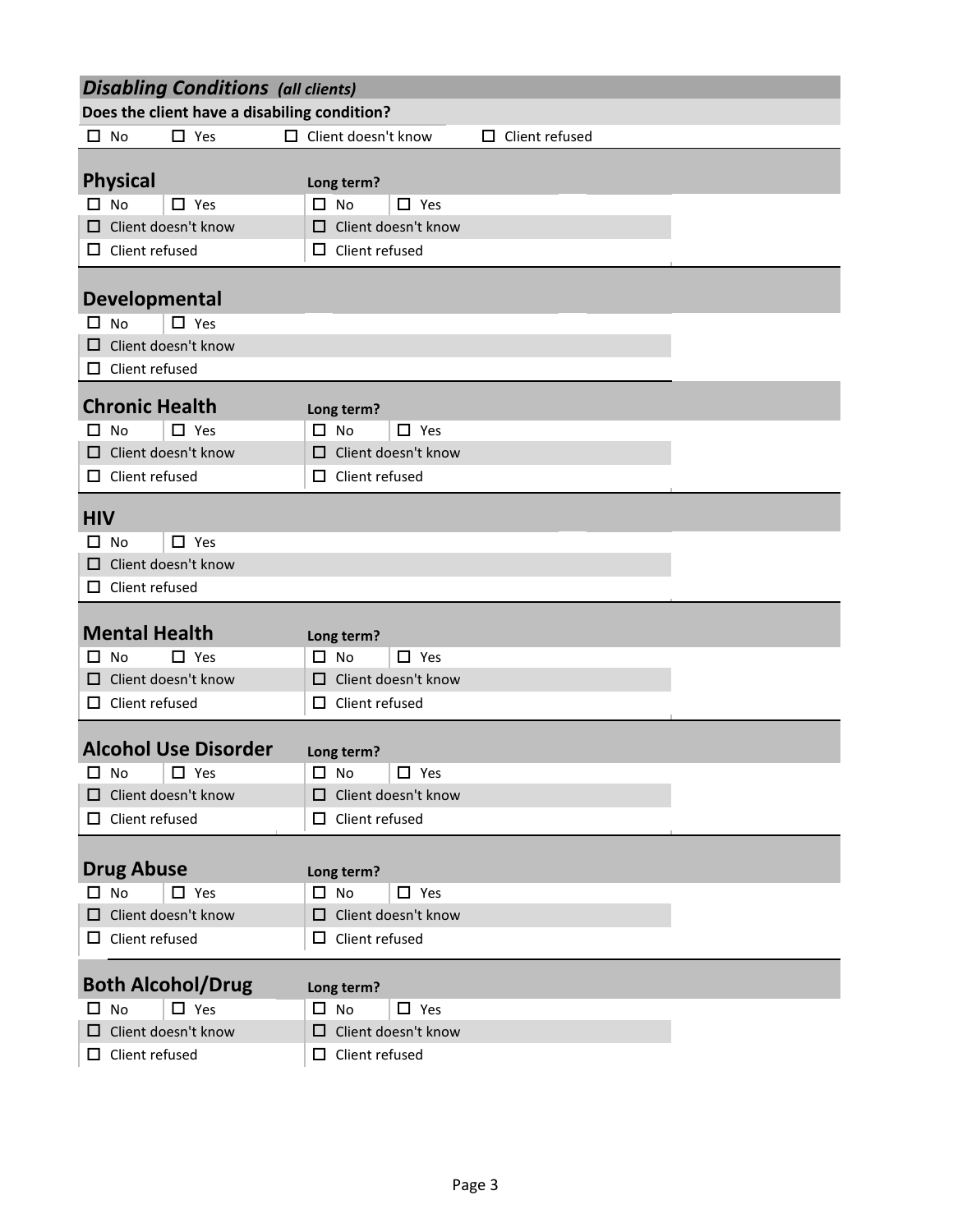## *Domestic Violence (HoH & Adults)*

|            |                            | Is client a domestic violence victim/survivor? | If Yes, when did the experience occur?       |
|------------|----------------------------|------------------------------------------------|----------------------------------------------|
| $\Box$ No  |                            | $\square$ Yes                                  | Within the past three months<br>$\mathsf{L}$ |
|            | $\Box$ Client doesn't know |                                                | $\Box$ Three to six months ago               |
|            | $\Box$ Client refused      |                                                | $\Box$ Six months to one year ago            |
|            |                            | If yes, are you currently fleeing?             | One year or more<br>$\mathbf{L}$             |
| $\Box$ No  |                            | $\Box$ Client doesn't know                     | Client doesn't know                          |
| $\Box$ Yes |                            | $\Box$ Client refused                          | Client refused                               |

## *Income*

**Income from Any Source** *(HoH & Adults (child-->HoH))*

 $\square$  No  $\square$  Yes

 $\Box$  Client doesn't know  $\Box$  Client refused

#### **Answer Yes or No for each income source (status at time of entry)**

|                                                          |        | <b>Receiving</b> |               | If yes, monthly amount from source (round |     |
|----------------------------------------------------------|--------|------------------|---------------|-------------------------------------------|-----|
| <b>Source of Income</b>                                  |        | income?          |               | down to nearest dollar)                   |     |
| Earned income (i.e., employment income)                  | □      | <b>No</b>        | $\square$ Yes | $\zeta$ 0                                 | .00 |
| Unemployment Insurance                                   | □      | <b>No</b>        | $\square$ Yes | $\zeta$ 0                                 | .00 |
| Supplemental Security Income (SSI)                       | □      | No.              | $\Box$ Yes    | $\zeta$ 0                                 | .00 |
| Social Security Disability Income (SSDI)                 | $\Box$ | <b>No</b>        | $\Box$ Yes    | $\frac{1}{2}$ 0                           | .00 |
| VA Service-Connected Disability                          | □      | No.              | $\square$ Yes | $\frac{1}{2}$ 0                           | .00 |
| VA Non-Service-Connected Disability Pension              | □      | No               | $\Box$ Yes    | $\zeta$ 0                                 | .00 |
| Private disability insurance                             | □      | <b>No</b>        | $\square$ Yes | 50                                        | .00 |
| <b>Worker's Compensation</b>                             | □      | <b>No</b>        | $\Box$ Yes    | $\frac{1}{2}$ 0                           | .00 |
| <b>Temporary Assistance for Needy Families</b><br>(TANF) | □      | No               | $\square$ Yes | $\frac{1}{2}$ 0                           | .00 |
| General Assistance (GA)                                  | $\Box$ | <b>No</b>        | $\Box$ Yes    | $\zeta$ 0                                 | .00 |
| <b>Retirement Income from Social Security</b>            | □      | <b>No</b>        | $\square$ Yes | $\frac{1}{2}$ 0                           | .00 |
| Pension or retirement income from a former job           | □      | <b>No</b>        | $\Box$ Yes    | $\zeta$ 0                                 | .00 |
| Child support                                            | $\Box$ | No               | $\square$ Yes | $\zeta$ 0                                 | .00 |
| Alimony or other spousal support                         | □      | <b>No</b>        | $\square$ Yes | $\zeta$ 0                                 | .00 |
| <b>Other Source</b>                                      | □      | No               | $\square$ Yes | 50                                        | .00 |
| $\overline{0}$<br>If yes, specify source:                |        |                  |               |                                           |     |
| <b>Total Monthly Income from all sources</b>             |        |                  |               | \$<br>$\overline{0}$                      | .00 |